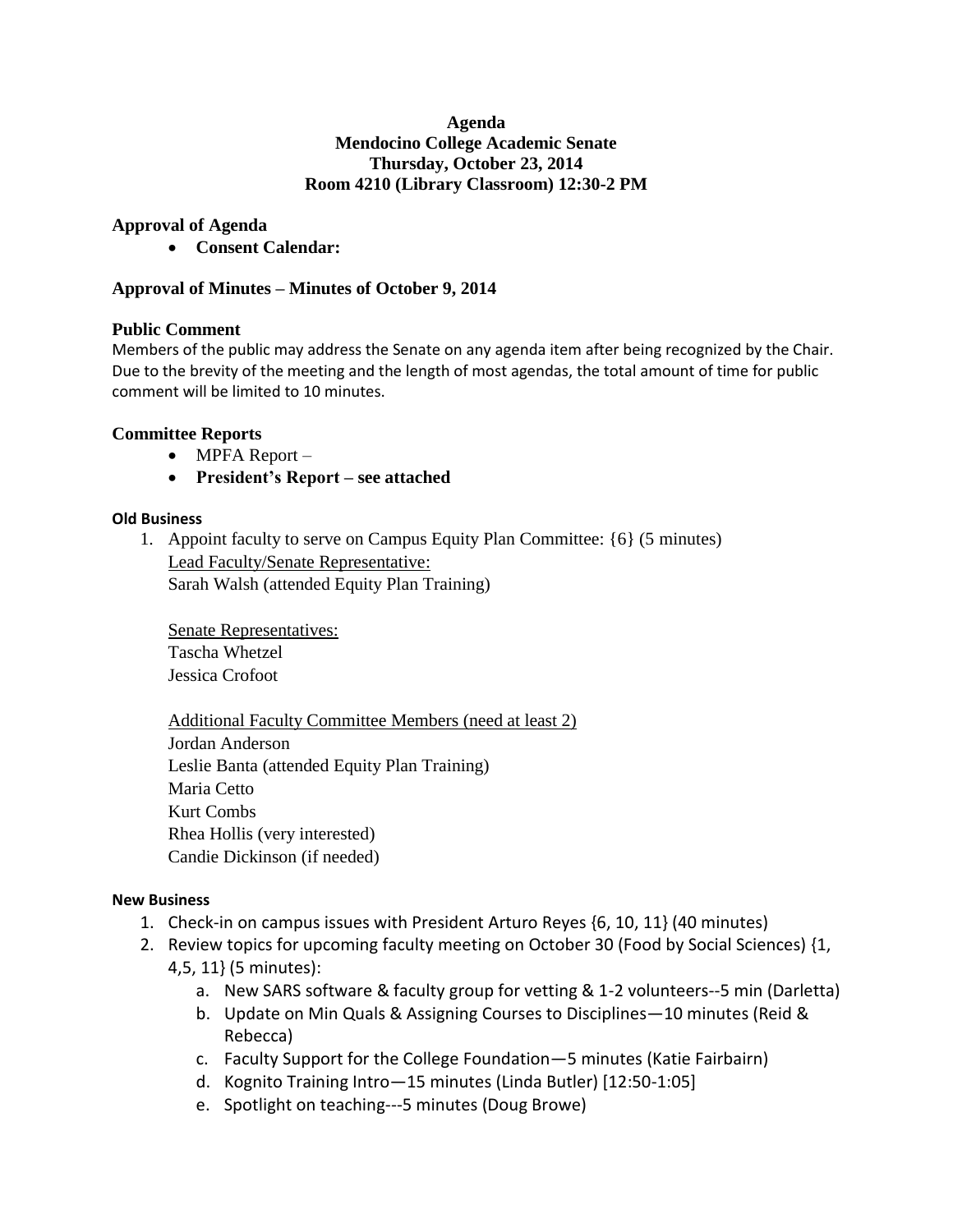# **Future Agenda Items? Next Meeting November 6, 2014**

- Review and approve academic rank advancements
- Discuss process & policies for PT faculty appointments to committees
- View Leslie's Shared Governance Power-point

## **Academic Senate Membership 2014-15**

| <b>Reid Edelman – President</b>      | <b>Jason Edington – Vice-president / Math</b>                    |
|--------------------------------------|------------------------------------------------------------------|
| Doug Browe (CVPA)                    | <b>Steve Cardimona (Science)</b>                                 |
| <b>Jessica Crofoot - MPFA</b>        | Jody Gehrman (English, Library & Languages)                      |
| Dan Jenkins (CTE)                    | <b>Catherine McKay – MPFA</b>                                    |
| <b>Sarah Walsh (Social Sciences)</b> | Tascha Whetzel (Student Services, Learning Skills & Counselling) |
|                                      |                                                                  |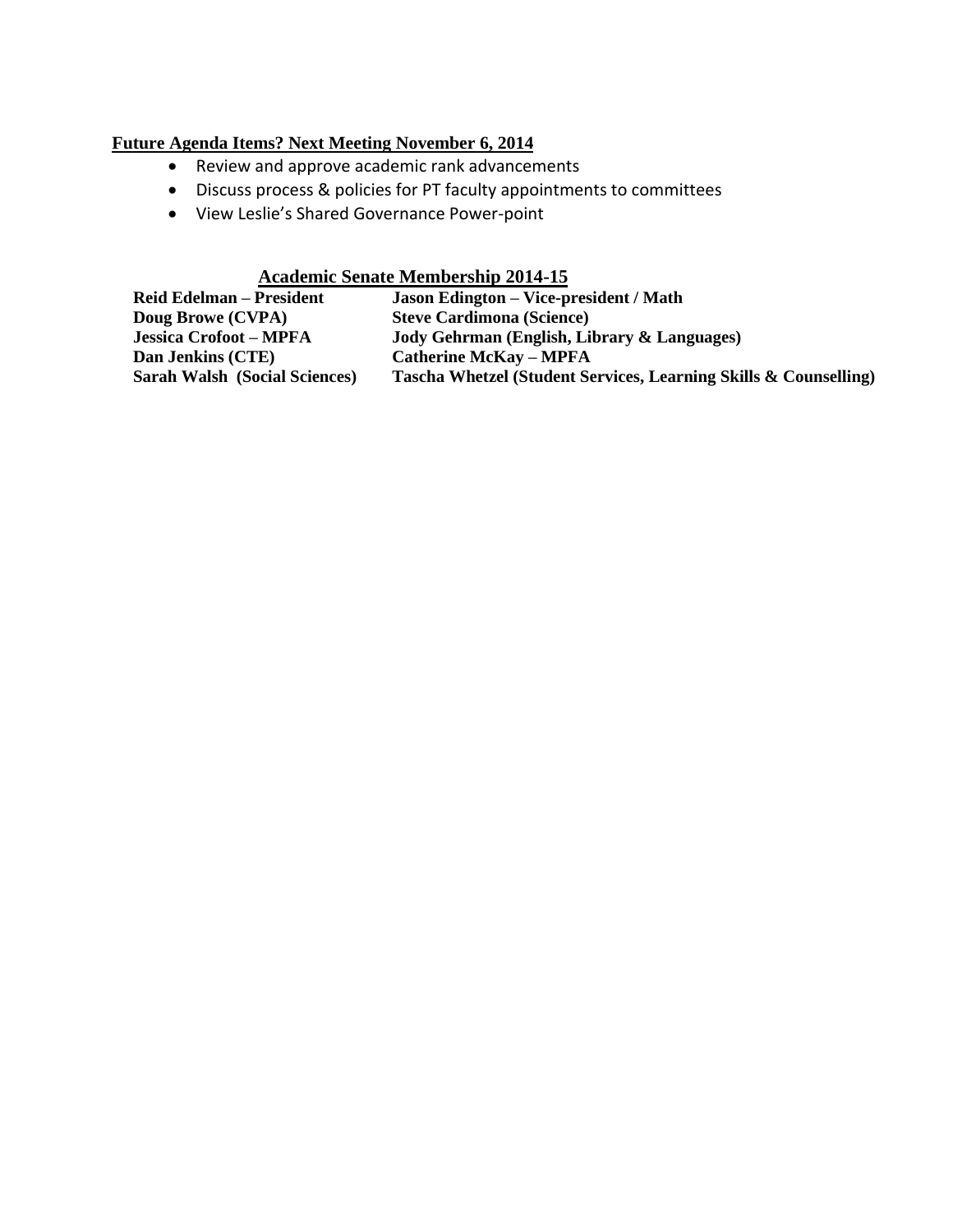## MINUTES Mendocino College Academic Senate Thursday, October 9, 2014 12:30 – 2:00 p.m. – Room 4210

- Call to Order Reid Edelman called the meeting to order at 12:32 pm.
- *Present* Tascha Whetzel, Jason Edington, Jessica Crofoot, Doug Browe, Jody Gehrman, Reid Edelman, Sarah Walsh, and Steve Cardimona
- *Absent* Dan Jenkins and Catherine McKay
- *Guests* Virginia Guleff, Erik Alfkin, John Koetzner, and Ketmani Kouanchao
- *Agenda Approval* M/S/C (Edington/Crofoot) to approve the Agenda of October 9, 2014
- *Minutes Approval* M/S/C (Edington/Gehrman) to approve the Minutes of September 18, 2014
- *Public Comment* Edelman received an e-mail from the State Senate asking for members from Mendocino College to participate in a Statewide Leadership Taskforce Committee for CTE. The membership comes with release time. If interested please let Edelman know. The State Senate would like to ensure the small colleges are included in the process.

Equity Training took place at American River College. Leslie Banta, Ketmani Kouanchao, Sarah Walsh and Minerva Flores attended. Guleff mentioned the need for an Equity Committee on campus with specific membership: A Co-Chair from the Senate, Dean of Student Services, Director of Institutional Research, full-time and part-time faculty, and an ASMC representative. The Equity Plan needs to be in place by December.

Walsh mentioned that funds would be available to assist with this process. Much of the information will be research driven.

Guleff mentioned that the Foothill College plan is a good example to follow with regard to course completion and a plan to increase retention.

Walsh, Whetzel and Crofoot said they are willing to serve on this committee. Walsh said she would be willing to be the lead faculty representative from the Academic Senate. Action on this item will be taken at the next meeting on October 23.

Edelman will send an e-mail to faculty regarding the need for membership. The information will be discussed further at the next Senate meeting.

Guleff will determine funding for each of the grants that have been received and will bring information to the Senate to show where funding is available.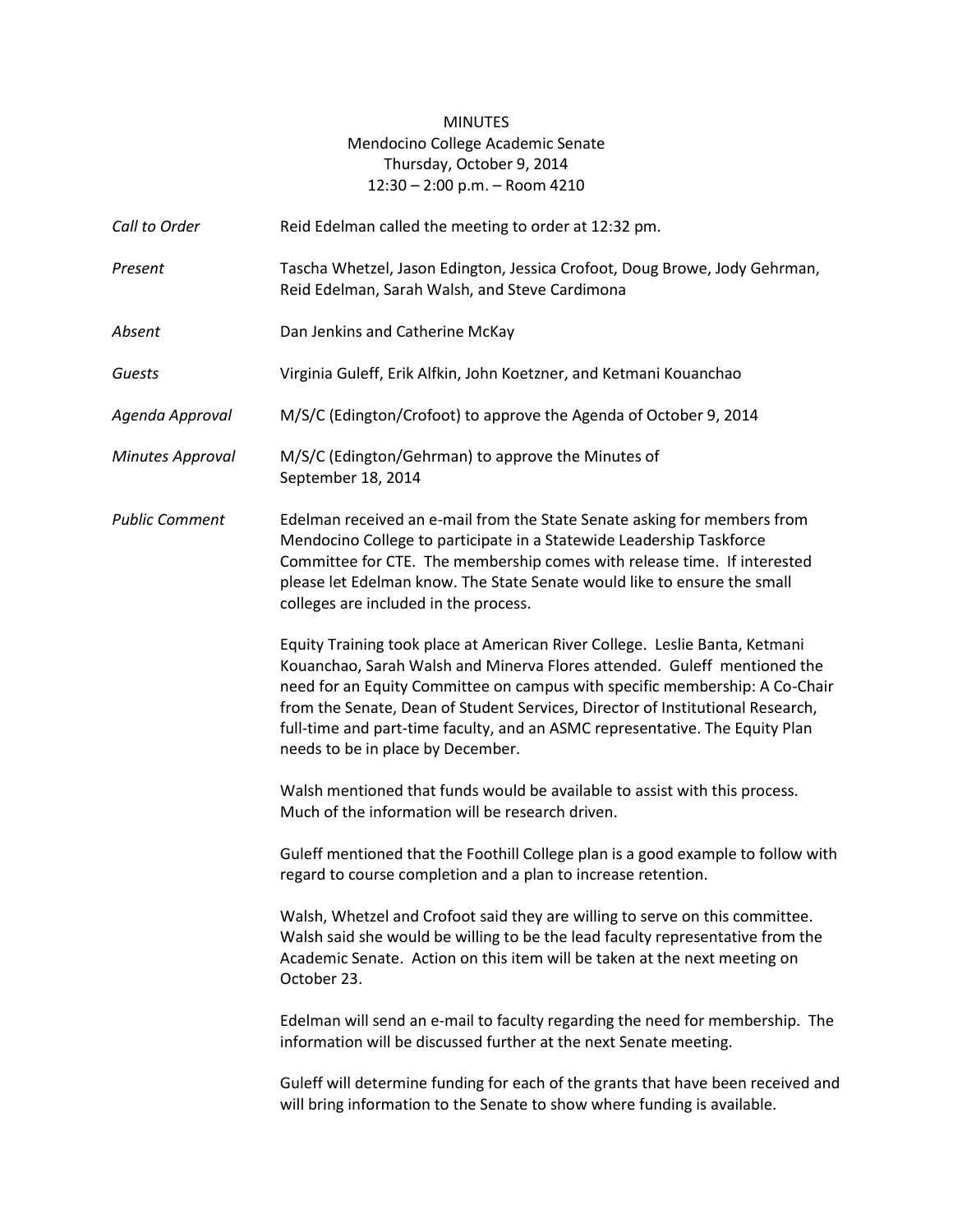**SSSP – Student Success and Support Program** – (formerly Matriculation) Provides orientation, assessment, counseling, advising and education planning services to students. The program is primarily based on Counselor involvement with students. The funds will be received and the report will be sent on June 30.

Guleff asked for assistance from the Senate and their constituents –Encourage students to follow up with the completion of their comprehensive education plans. A large portion of the SSSP funding is – MIS reporting to ensure accurate and complete data based on how students are completing education plan courses.

Walsh suggested, if you find that a student is finishing their first semester of classes, encourage them to meet with their counselor to obtain a more comprehensive education plan.

#### **Program Review**

There is a meeting scheduled at 2:00 p.m. to review documents needed for Program Review and CurricUnet.

Guleff suggested that the Senate form a committee to review options for an alternative software program to include program review and curriculum.

#### **Faculty Survey**

Koetzner mentioned that a ballot relating to faculty concerns and possible faculty driven action was passed around at the meeting. He is waiting to hear back from faculty members regarding their votes. This process may or may not go forward until the final votes have been received.

Votes to proceed with faculty action – The initial count was 10 (Yes) votes; 10 (Maybe) votes; and 7 (No) votes. Additional votes are taking place and an updated report will be forwarded to the Senate.

Crofoot mentioned that part-time faculty votes will be received soon.

#### *Committee Reports* **MPFA**

**EAP** – Jessica Crofoot **Distance Ed** – Catherine McKay **Enrollment management** – need someone to serve **SLO** – need to discuss membership

Crofoot mentioned that MPFA should have control over who is appointed to particular committees. The member that is selected should be a union member, otherwise they may not be eligible to receive a stipend. Crofoot suggested that names be submitted to her, she could then bring the names to the Senate to help determine who would best serve on particular committees.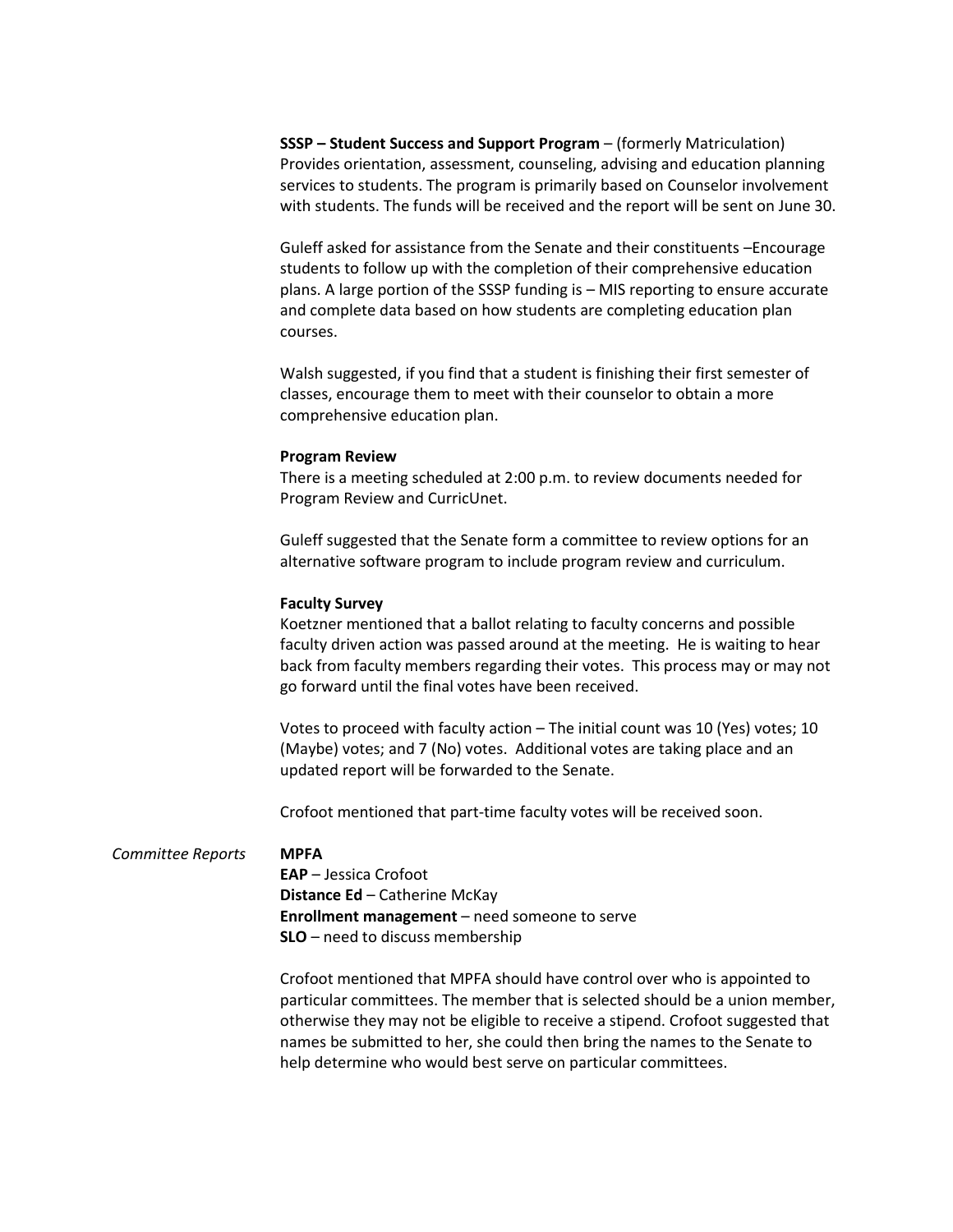The Senate would approve the membership based on suggestion/ recommendation.

Crofoot will verify the language in the contract  $-$  "as a union member....."

There was discussion that since a full-time faculty member need not be a member of MCFT to serve on a committee that the same standard should apply to adjunct faculty.

This information will be discussed at a future meeting and placed on the Agenda.

**President's Report** – The report is attached. The following information is included: Point Arena – BOT Committee (9/16/16); Point Arena – BOT Committee (9/23/14); Constituent Leader Meeting with President Reyes (9/24/24); Committee on Institutional Effectiveness & Planning (9/29/14); Point Arena – BOT Committee (9/30/14); BOT Meeting (10/1/14); and PPAC (10/2/14).

Edelman met with Sheriff Tom Allman at a constituent meeting regarding a safety training center to be placed on campus. This training center would replace the shooting range currently located at Vichy Springs. A suggestion to create an indoor shooting range and training facility for police, fire and paramedics was made. This information needs to go thru the process for further discussion.

# *Old Business* **Review Committee Assignments**

**CalWorks Counselor** – Phil Warf (Faculty), Kurt Combs (Counselor) and Tascha Whetzel (Counselor) **Staffing Committee** – Steve Crossman **Financial Aid Technician** – Roger Adhers **Office Space** – Deborah White

#### **Academic Rank Process**

Edington mentioned an issue regarding the academic rank process. According to Guleff we do not include units taught during the summer session because they are not counted for load purposes and they do not count towards STRS or PERS credit. The units are counted towards pay only and full-time faculty can bank a certain amount.

If the units are not counted for the summer session the part-time faculty will take longer to advance.

M/S/C: (*Browe/Crofoot*) to include summer session units in all academic ranking. This ONLY pertains to academic rank, as an honorary rank proposed by the Senate.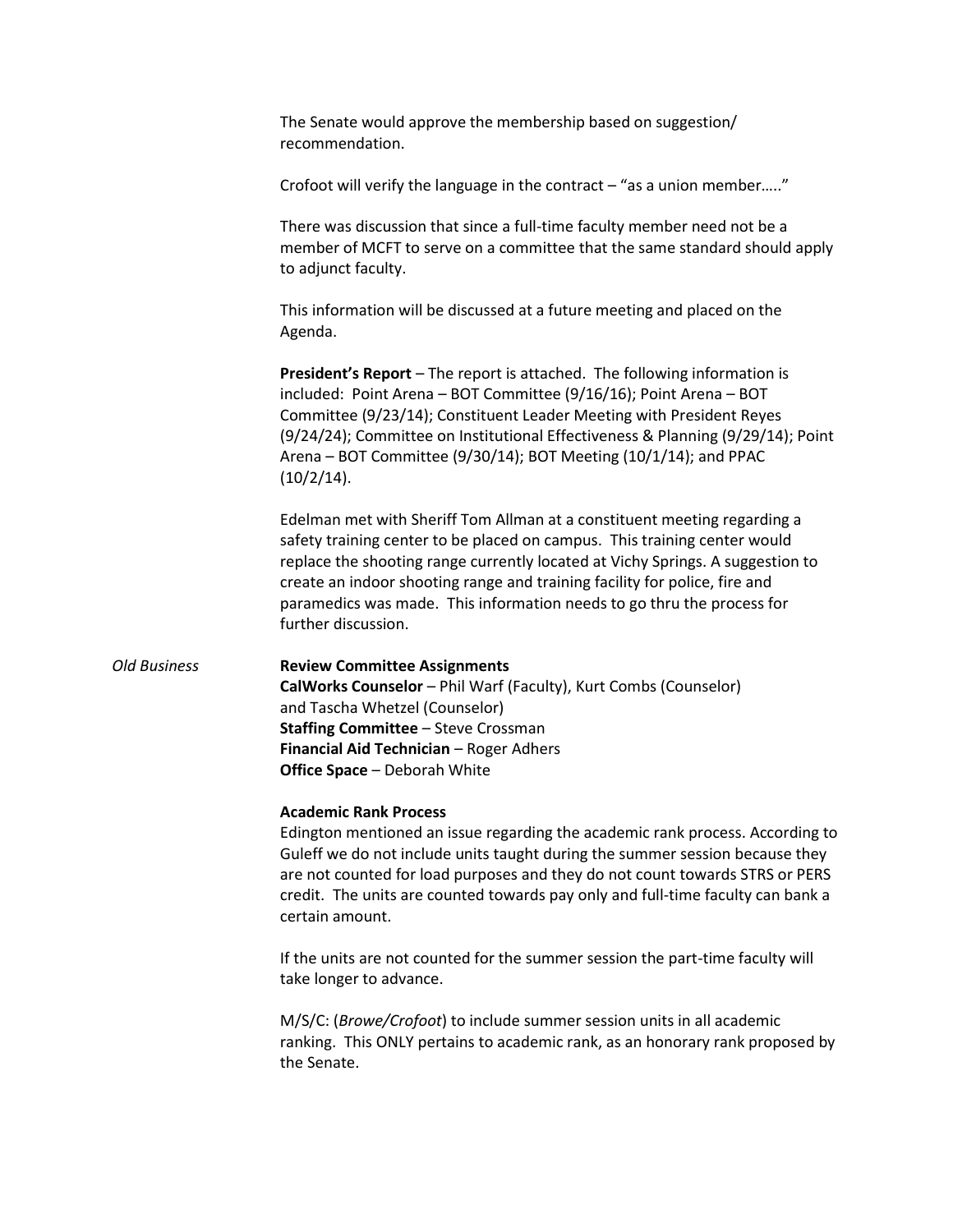### **Faculty Meeting**

- 1.) Providing food at the meeting was a good idea and will continue
- 2.) Fort Bragg requires further discussion. This topic will be added to the next meeting Agenda
- 3.) The Point Arena Field Station survey was not a Senate initiated item

A Discussion with President Reyes at the next Senate meeting – 10/23/14 It was suggested that President Reyes attend a Senate meeting Topics to be discussed:

- Get to know and connect with faculty
- Attend a faculty meeting to discuss various issues/open lines of communication.
- Concern with how personnel matters were handled
- Discuss Point Arena Field Station
- Discuss Fort Bragg

Crofoot suggested that Senate members and their constituents bring 3 or 4 topics to the next meeting that they would like to have answered by President Reyes.

*New Business* **Point Arena**

The Ad Hoc Committee is meeting today and again next week Tuesday. On Wednesday there is a special Board Meeting to discuss the Ad Hoc Committees recommendation regarding the Point Arena Field Station. The Board is expected to vote on November 5.

Edelman was very heartened by possible partnerships which have emerged through discussions with coastal stakeholders. He mentioned perhaps there is a way to sell the property, keep partnerships and have protections with fencing and signage.

Edelman mentioned the following suggestions from the Ad Hoc Committee:

Reservation – Sell the property to BLM and reserve the buildings and the College would be responsible for maintaining them. A MOU would be in place for college use.

Keep all buildings – the value of the sale will be very low.

Keep all buildings – BLM would manage the land. The money could be used to fix the buildings

Pt Arena Lighthouse – Create a visitor Center that would manage the station.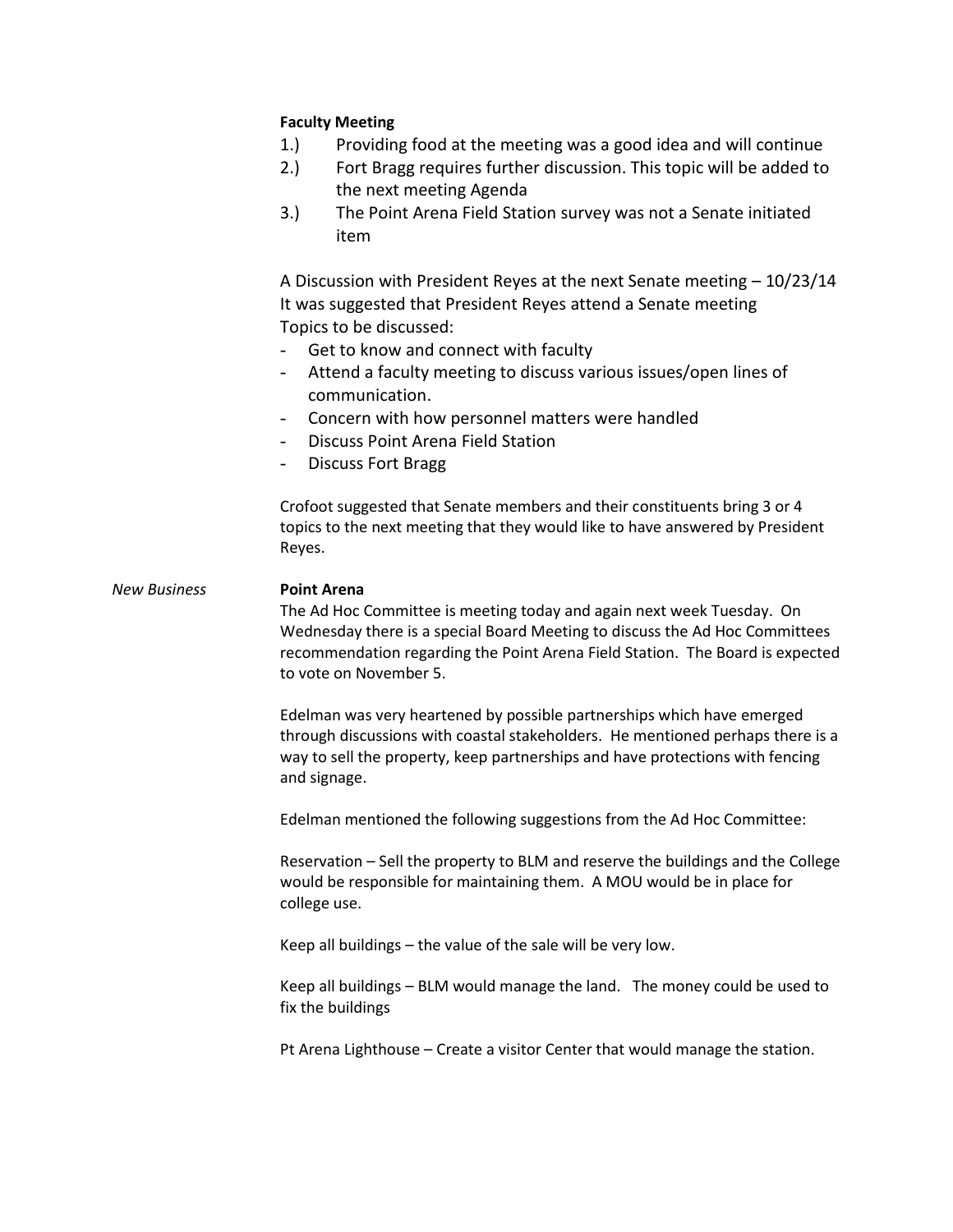Keep residence buildings – The college would schedule their time and can be used by other groups/colleges to help maintain the buildings.

There may be other benefits of selling, partnerships that would work with BLM and help to maintain the buildings.

#### **Fort Bragg**

Requires further discussion and will be added to next meeting Agenda.

#### **Dean Polak's – Faculty Meeting**

There was a brief discussion about the information presented by Dean Polak at the recent faculty meeting.

#### **Review Committees & Committee Handbook**

Edelman – Thanked Senate members for submitting information to be included in the Handbook.

*Adjournment* The meeting adjourned at 2:02 p.m.

#### **Academic Senate Membership 2014/2015**

Doug Browe – CVPA Steve Cardimona – Science Dan Jenkins – CTE Catherine McKay – MPFA

Reid Edelman – President Jason Edington – Vice President/Math Jessica Crofoot – MPFA Jody Gehrman – English/Library/Languages Sarah Walsh – Social Sciences Tascha Whetzel – Learning Skills/Counseling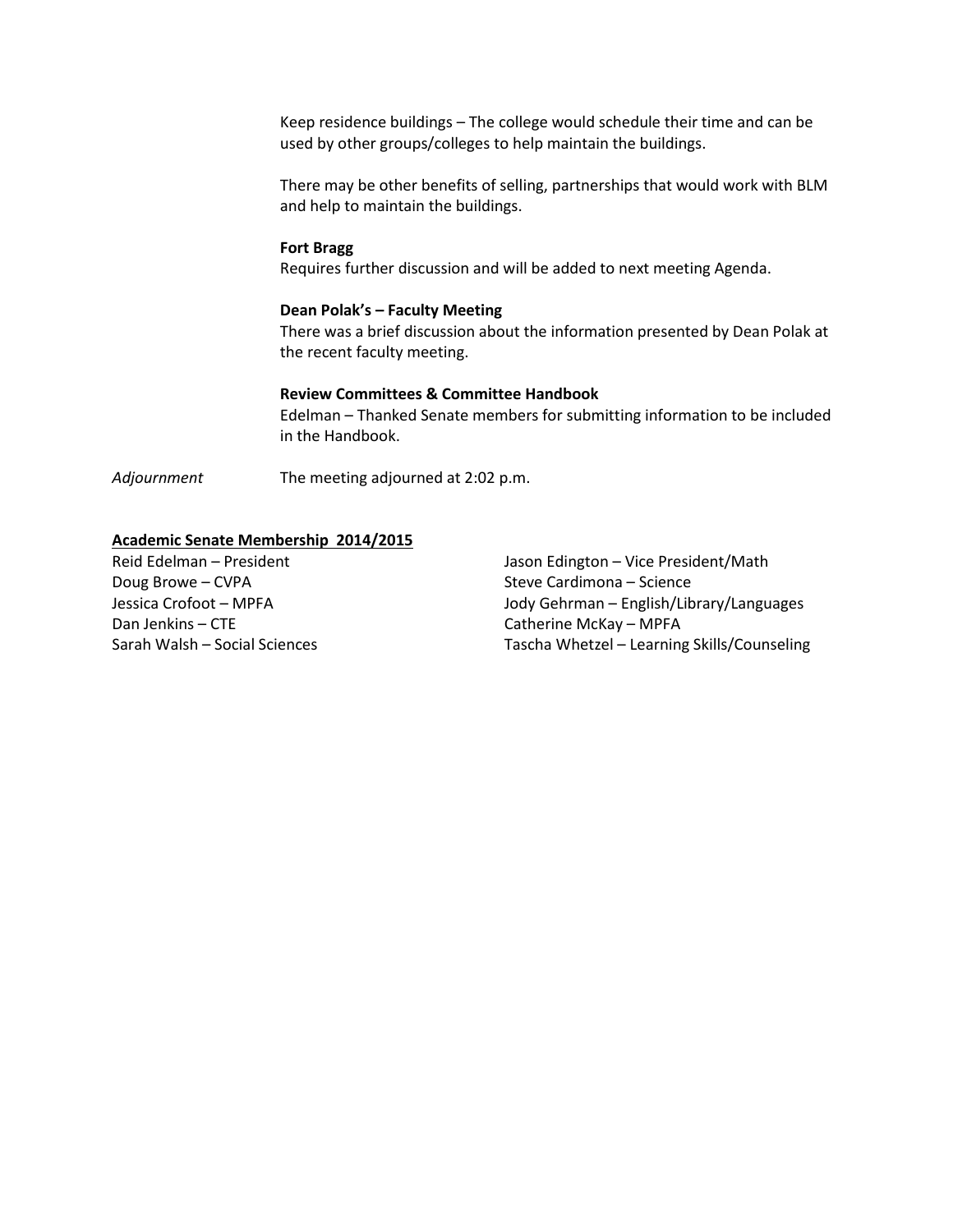# **PRESIDENT'S REPORT, for 9/23/14 AS Meeting**

Respectfully submitted by Reid Edelman, Academic Senate President 10/17/14

## **PBC 10/7/14**

- 1. Eileen presented 2013-14 Annual 311 Report: 50% law calculation came .56 on the "good side"
- 2. Eileen presented Multi-Year Budget Projections to be presented to BOT. Discussion of daunting increases that are coming for STRS and PERS contribution rates over the next 6 years. Health pan costs are scheduled to increase at 5% each year. Looked where to target FTES for coming years…2900 (current) or target of 3043 (base). Where does potential FTERS from Fort Bragg factor into all of this? Stay at 2900 for 15-16 as target. Plan for 3043 for 16-17 (with or without Fort Bragg). If we move into Fort Bragg whole hog, we would need to be at 250 for Fort Bragg by 17-18. This would mean we would be at 3043 by then, if we go down that road.
- 3. Staffing: Director of Financial aid not filled…did not receive enough applicants to go into interviews…going out again for this position. May consider an interim for this position. Fiscal Services search is in process. Closes on October 23. No applicants yet received. HEP / CAMP offers have been made…expect announcements soon. CalWorks committees are being formed. EEO (Equal Employment Opportunity) Committee has formed and will be meeting. EEO plan has been submitted and posted.
- 4. Planning Retreat Outcomes: Revised strategic goals were presented. As was retreat survey. We decided to write objectives but not activities, leaving that to people on the ground in various areas. Now the question is how to develop planned activities. We assigned Reid/Senate and Ginna assigned to Goal # 1 (foster student success & learning…). Goal # 2 assigned to Ketmani, Goal # 3 to Debra P., Goal # 4 to Eileen and Goal # 5 to Jessica Silva and Steve Hixenbaugh.
- 5. Fort Bragg Agreement: agreement either approved or soon to be approved by CR through 2ummer 2015. We will need to do the same through our BOT at special meeting on October 15.

Steve Hixenbaugh suggested his coming to Academic Senate or Faculty Meeting to talk with AS about Recruitment & Retention Strategies for faculty. Consider for future agendas.

## **POINT ARENA BOT AD HOC COMMITTEE 10/9/14**

Minerva presented results of survey on Point Arena. 93 surveys started. 83 surveys completed. Survey was sent to all full time employees plus all adjunct faculty and 3000 students. Of responses, 28% were classified, 31% faculty, 14% MSC, 24% adjunct faculty, 2% temp-hourly and 1% student. Survey responses were less than expected.

92% familiar with current offer. 59% of classified wish to sell 69% of faculty want to keep the facility 90% of MSC want to sell 52% of all responses felt college followed proper process. 18% said proper process was not followed.

Minutes from September 30 were discussed and approved with amendments. Discussion ensued about how to summarize work of the committee and how to present findings to the BOT.